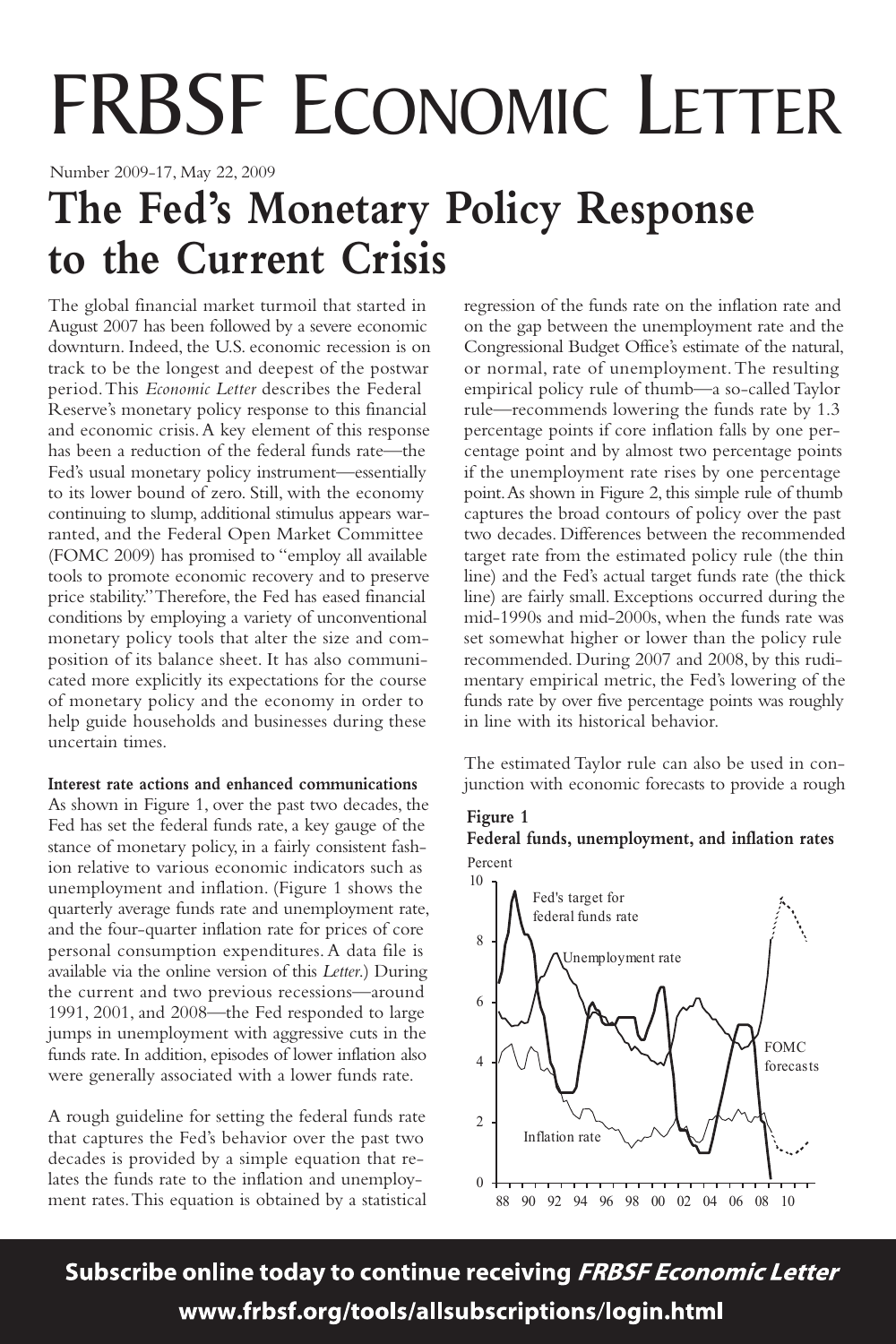

benchmark for calibrating the appropriate stance of monetary policy going forward.The dashed lines in Figure 1 show the latest forecasts for unemployment and inflation provided by FOMC participants—the Federal Reserve presidents and governors. (The dashed lines are quarterly linear interpolations of the median forecasts in FOMC, 2009.) Like many private forecasters, FOMC participants foresee persistently high unemployment and low inflation as the most likely outcome over the next few years.The recommended future policy setting of the funds rate based on the estimated historical policy rule and these economic forecasts is given as the dashed line in Figure 2.This dashed line shows that, in order to deliver a degree of future monetary stimulus that is consistent with its past behavior, the FOMC would have to reduce the funds rate to  $-5\%$  by the end of this year—well below its lower bound of zero.Alternative specifications of empirical Taylor rules, described in Rudebusch (2006), also generally recommend a negative funds rate.

The shaded area in Figure 2 is the difference between the current zero-constrained level of the funds rate and the level recommended by the policy rule. It represents a *monetary policy funds rate shortfall*, that is, the desired amount of monetary policy stimulus from a lower funds rate that is unavailable because nominal interest rates can't go below zero.This policy shortfall is sizable. Indeed, the Fed has been able to ease the funds rate only about half as much as the policy rule recommends.It is also persistent.According to the historical policy rule and FOMC economic forecasts, the funds rate should be near its zero lower bound not just for the next six or nine months, but for several years.The policy shortfall persists even

though the economy is expected to start to grow later this year. Given the severe depth of the current recession, it will require several years of strong economic growth before most of the slack in the economy is eliminated and the recommended funds rate turns positive.

Economic theory suggests that it is useful for the Fed to communicate the likely duration of any policy shortfall. Monetary policy is in large part a process of shaping private-sector expectations about the future path of short-term interest rates, which affect long-term interest rates and other asset prices, in order to achieve various macroeconomic objectives (McGough, Rudebusch, and Williams 2005). In the current situation, the FOMC (2009) has noted that it "anticipates that economic conditions are likely to warrant exceptionally low levels of the federal funds rate for an extended period." Other central banks have been even more explicit about the duration of low rates. For example, the central bank of Sweden has recently stated explicitly that it expects to keep its policy rate at a low level until the beginning of 2011. Rudebusch and Williams (2008) describe how such revelation of central bank interest rate projections may help a central bank achieve its policy goals.

Last February, FOMC participants also started to publish their long-run projections for output growth, unemployment, and inflation—in keeping with a trend toward greater transparency (Rudebusch 2008). Such *long-run* projections can help illuminate the FOMC's policy strategies and goals, and these revealed that most FOMC participants would like to see an annual inflation rate of about 2% in the longer run. Such an expression of a positive inflation objective may help prevent inflationary expectations from falling too low and forestall any excessive decline in inflation.

#### **Fed's balance sheet actions**

The size of the monetary policy funds rate shortfall has also caused the Fed to expand its use of unconventional policy tools that change the size and composition of its balance sheet.The Fed started to employ these balance sheet tools in late 2007 as unusual strains and dislocations in financial markets clogged the flow of credit.Typically, changes in the funds rate affect other interest rates and asset prices quite quickly. However, the economic stimulus from the Fed's cuts in the funds rate was blunted by credit market dysfunction and illiquidity and higher risk spreads. Accordingly, the Fed started to lend directly to a broader range of counterparties and against a broader set of collateral in order to enhance liquidity in critical financial markets, improve the flow of credit to the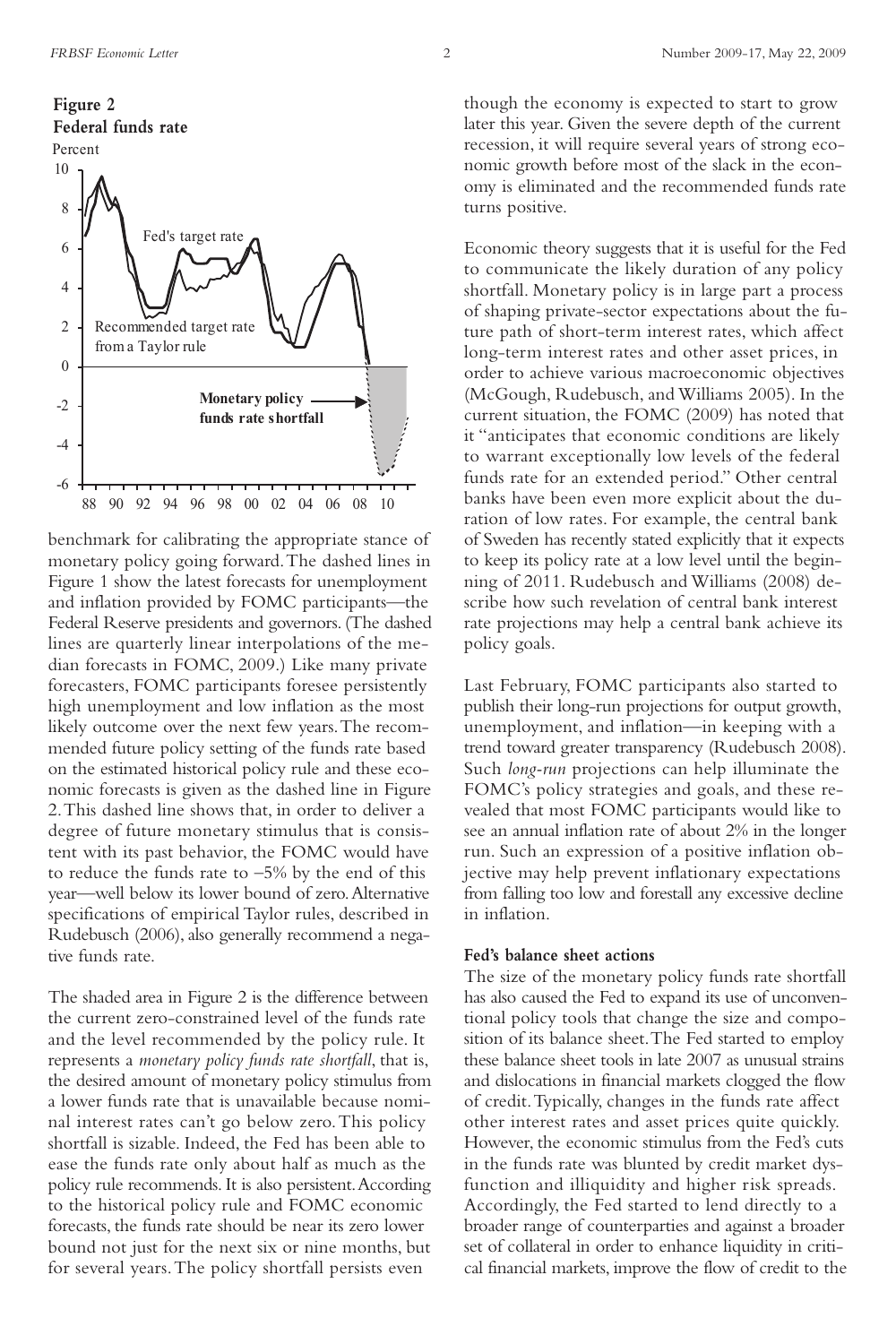economy, and restore the full effect of the monetary policy interest rate easing.

Toward the end of 2008, the recession deepened with the prospect of a substantial monetary policy funds rate shortfall. In response, the Fed expanded its balance sheet policies in order to lower the cost and improve the availability of credit to households and businesses. One key element of this expansion involves buying long-term securities in the open market. The idea is that, even if the funds rate and other short-term interest rates fall to the zero lower bound, there may be considerable scope to lower long-term interest rates.The FOMC has approved the purchase of longer-term Treasury securities and the debt and mortgage-backed securities issued by governmentsponsored enterprises.These initiatives have helped reduce the cost of long-term borrowing for households and businesses, especially by lowering mortgage rates for home purchases and refinancing.

In terms of overall size, the Fed's balance sheet has more than doubled to just over \$2 trillion. However, this increase has likely only partially offset the funds rate shortfall, and the FOMC has committed to further balance sheet expansion by the end of this year. Looking ahead even further over the next few years, the size and persistence of the monetary policy shortfall suggest that the Fed's balance sheet will only slowly return to its pre-crisis level.This gradual transition should be fairly straightforward, as most new assets acquired by the Fed are either marketable securities or loans with maturities of 90 days or less. Still, any economic forecast is subject to considerable uncertainty. Some outside forecasters have warned of a deeper and more protracted recession, in which case, the monetary policy funds rate shortfall and the balance sheet expansion would be even larger and more persistent. In contrast, other analysts have argued that the Fed's growing balance sheet will lead to a resurgence of inflation (despite Japan's recent historical experience to the contrary of an increasing central bank balance sheet and falling inflation).With much higher inflation, the policy shortfall would be reduced and the Fed would need to shrink the size of its balance sheet and raise the funds rate earlier than suggested by Figure 2. Still, the Fed's short-term loans can be unwound quickly, and its portfolio of securities can be readily sold into the open market, so there should be ample time to normalize monetary policy when needed. Finally, some economists have cautioned about reading too much into policy shortfall projections (and negative funds rate recommendations) that rely on uncertain estimates of the degree of economic slack. Such considerations are always important for real-time policymaking (Rudebusch 2001, 2006), but the degree of uncertainty regarding estimates of the natural, or normal, rate of unemployment over the past two decades pales in size relative to the depth of the ongoing recession.

#### **Summary**

The Federal Reserve is employing all available tools to promote economic recovery and price stability by lowering borrowing costs and boosting credit availability. In particular, after lowering the federal funds rate to essentially zero, the Fed has turned to unconventional policy tools to help accomplish its goals. Eventually, as the economy recovers, it will be appropriate for the Fed to reduce the size of its balance sheet toward pre-crisis levels and to raise the funds rate, and the Fed has both the means and the determination to do so.

#### **Glenn D. Rudebusch Senior Vice President and Associate Director of Research**

#### **References**

- *[URLs accessed May 2009.]*
- Federal Open Market Committee. 2009."Minutes of the Federal Open Market Committee,"April 28–29. http://www.federalreserve.gov/monetarypolicy/ files/fomcminutes20090429.pdf
- McGough, Bruce, Glenn D. Rudebusch, and John C. Williams. 2005."Using a Long-Term Interest Rate as the Monetary Policy Instrument." *Journal of Monetary Economics* 52, pp. 855–879.
- Rudebusch, Glenn D. 2001."Is the Fed Too Timid? Monetary Policy in an Uncertain World." *Review of Economics and Statistics* 83(2) (May) pp. 203–217.
- Rudebusch, Glenn D. 2006."Monetary Policy Inertia: Fact or Fiction?" *International Journal of Central Banking* 2(4) December, pp. 85–135. http://www.ijcb.org/journal/ijcb06q4a4.htm
- Rudebusch, Glenn D. 2008."Publishing FOMC Economic Forecasts." *FRBSF Economic Letter* 2008-01 (January 18). http://www.frbsf.org/ publications/economics/letter/2008/el2008-01.html
- Rudebusch, Glenn D., and John C.Williams. 2008. "Revealing the Secrets of the Temple: The Value of Publishing Central Bank Interest Rate Projections." In *Monetary Policy and Asset Prices*, ed. John Campbell. Chicago: University of Chicago Press, pp. 247–284. http://www.frbsf.org/economics/economists/ grudebusch/SecretsShort-NBER-ch6-2008.pdf